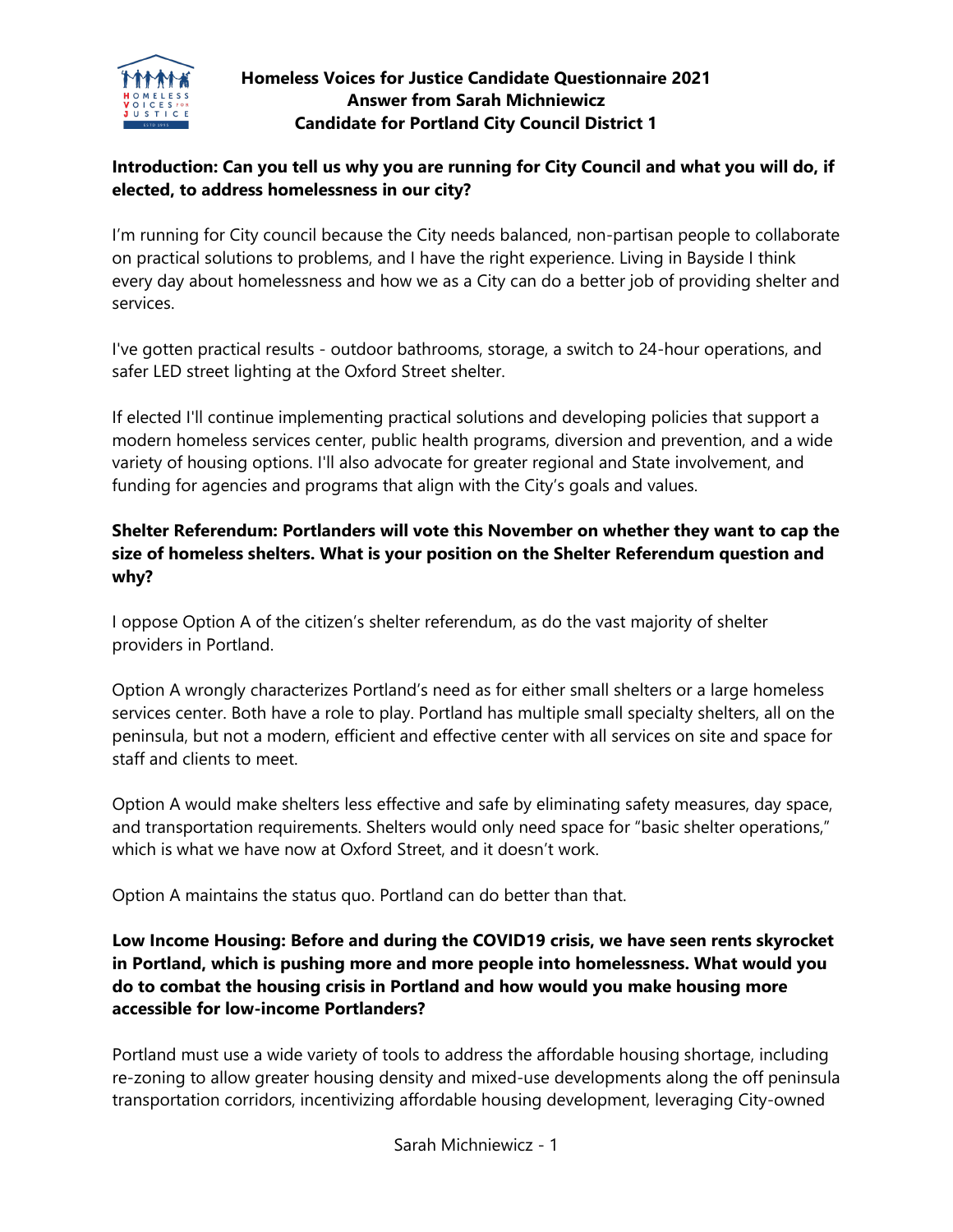

# **Homeless Voices for Justice Candidate Questionnaire 2021 Answer from Sarah Michniewicz Candidate for Portland City Council District 1**

land, enforcing the cap on unhosted short-term rentals, rehabilitating existing housing, strengthening the Housing Trust Fund, and supporting regional solutions to affordable housing and homelessness.

In my own neighborhood I've advocated for senior housing with units for people exiting homelessness, market rate housing, preserving existing affordable housing stock, and opposed the conversion of market-rate housing to luxury condos. I've supported improving infrastructure and transportation so people can access housing and amenities without needing a car, and as District 1 City Councilor I'll continue that work for the entire city.

# **COVID19 & Shelter: Right now, Portland is sheltering hundreds of families and individuals experiencing homelessness, including many asylum seekers, in hotels throughout the Greater Portland area. The federal funding that pays for those hotel rooms is scheduled to end on December 31, 2021. What is your plan to provide shelter for these people once this funding goes away?**

As far as I know the City is now able to use Emergency Rental Assistance funds to pay for the hotel rooms, so people will not need to leave the hotels at the end of the year. The ERA funds can be used for up to 18 months. This will allow the use of hotels to continue while the City and community partners work to find permanent housing placements over the next year and a half. There is also \$250 million in American Rescue Plan Act funding available, of which \$200 million remains. It will be important to consider housing outside the Greater Portland area in order to maximize the available dollars and ensure as many families and individuals as possible are securely housed.

## **Racial Equity: We know that Black, Indigenous, and People of Color experience homelessness and poverty at disproportionate rates, including here in Portland. Where do you see systemic racism in our city government or city services? How do you plan to incorporate racial equity, access, and inclusion in your policy making as a City Councilor?**

The most blatant example of systemic racism is the City's segregation of people experiencing homelessness into the poorest neighborhood in the City.

For over 30 years the City and social service agencies have chosen to put almost all homeless shelters and services into Bayside, where over 54% of the residents are people of color and 75% are themselves in poverty. Bayside has brownfields, almost no green space, and a pathetic 3% tree canopy, the lowest in the City.

As District 1 City Councilor I'll look at all decisions through the lens of what's fair and just for all people experiencing homelessness, and continue supporting Portland's poor neighborhoods by pushing for infrastructure improvements, trees, green spaces, playgrounds, and attention to public health and safety.